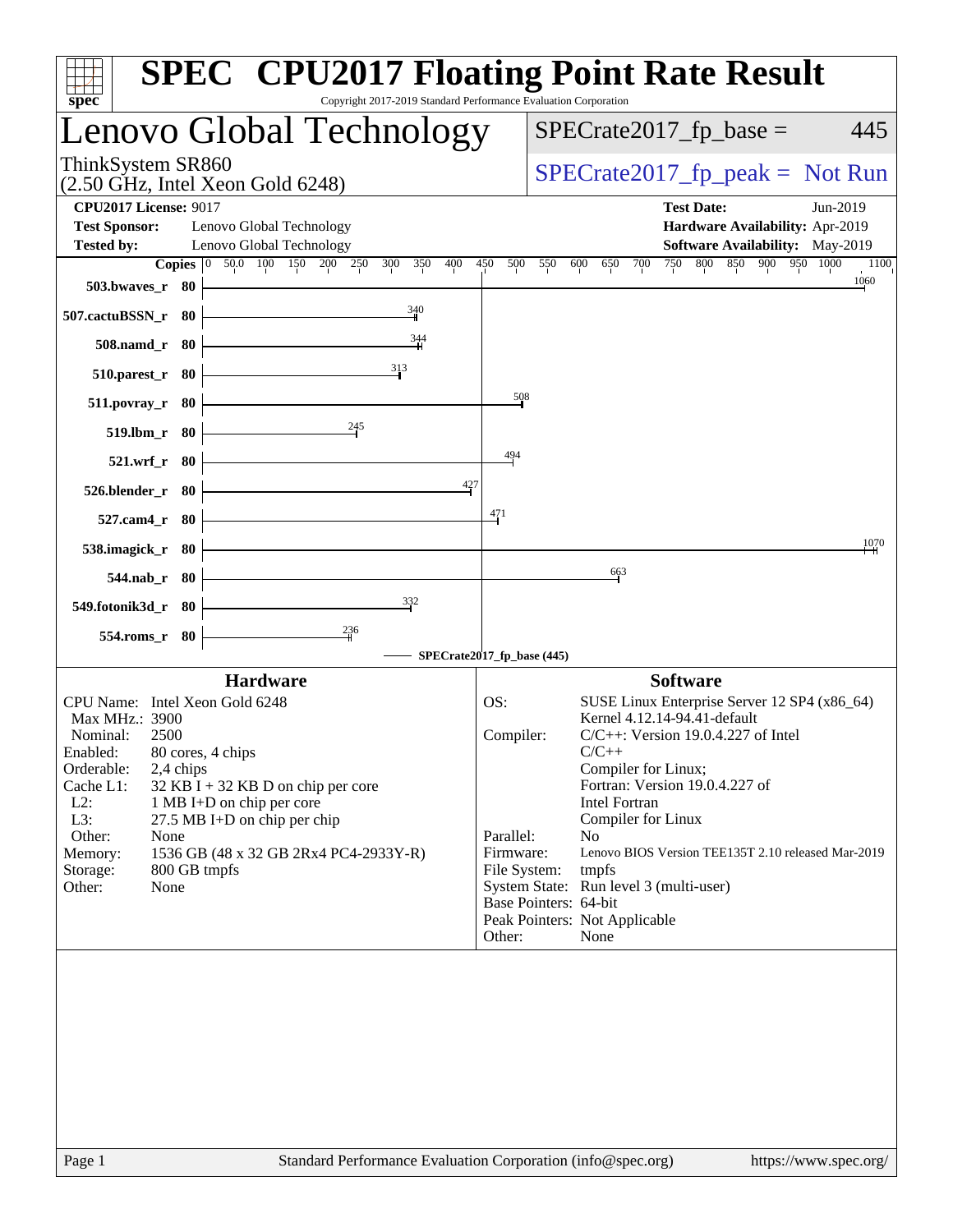

#### **[SPEC CPU2017 Floating Point Rate Result](http://www.spec.org/auto/cpu2017/Docs/result-fields.html#SPECCPU2017FloatingPointRateResult)** Copyright 2017-2019 Standard Performance Evaluation Corporation

### Lenovo Global Technology

(2.50 GHz, Intel Xeon Gold 6248)

 $SPECTate2017<sub>fr</sub> peak = Not Run$ 

 $SPECTate2017<sub>fr</sub> base = 445$ 

**[CPU2017 License:](http://www.spec.org/auto/cpu2017/Docs/result-fields.html#CPU2017License)** 9017 **[Test Date:](http://www.spec.org/auto/cpu2017/Docs/result-fields.html#TestDate)** Jun-2019

**[Test Sponsor:](http://www.spec.org/auto/cpu2017/Docs/result-fields.html#TestSponsor)** Lenovo Global Technology **[Hardware Availability:](http://www.spec.org/auto/cpu2017/Docs/result-fields.html#HardwareAvailability)** Apr-2019

**[Tested by:](http://www.spec.org/auto/cpu2017/Docs/result-fields.html#Testedby)** Lenovo Global Technology **[Software Availability:](http://www.spec.org/auto/cpu2017/Docs/result-fields.html#SoftwareAvailability)** May-2019

#### **[Results Table](http://www.spec.org/auto/cpu2017/Docs/result-fields.html#ResultsTable)**

|                                                                                                                                                                                                                                       | <b>Base</b>   |                |       |                |       |                |       |               | <b>Peak</b>    |              |                |              |                |              |
|---------------------------------------------------------------------------------------------------------------------------------------------------------------------------------------------------------------------------------------|---------------|----------------|-------|----------------|-------|----------------|-------|---------------|----------------|--------------|----------------|--------------|----------------|--------------|
| <b>Benchmark</b>                                                                                                                                                                                                                      | <b>Copies</b> | <b>Seconds</b> | Ratio | <b>Seconds</b> | Ratio | <b>Seconds</b> | Ratio | <b>Copies</b> | <b>Seconds</b> | <b>Ratio</b> | <b>Seconds</b> | <b>Ratio</b> | <b>Seconds</b> | <b>Ratio</b> |
| 503.bwayes_r                                                                                                                                                                                                                          | 80            | 760            | 1060  | 760            | 1060  | 760            | 1050  |               |                |              |                |              |                |              |
| 507.cactuBSSN r                                                                                                                                                                                                                       | 80            | 298            | 340   | 297            | 341   | 300            | 337   |               |                |              |                |              |                |              |
| $508$ .namd $r$                                                                                                                                                                                                                       | 80            | 218            | 349   | 222            | 343   | 221            | 344   |               |                |              |                |              |                |              |
| 510.parest_r                                                                                                                                                                                                                          | 80            | 665            | 314   | 668            | 313   | 669            | 313   |               |                |              |                |              |                |              |
| 511.povray_r                                                                                                                                                                                                                          | 80            | 368            | 508   | 367            | 508   | 366            | 510   |               |                |              |                |              |                |              |
| $519.$ lbm_r                                                                                                                                                                                                                          | 80            | 344            | 245   | 344            | 245   | 344            | 245   |               |                |              |                |              |                |              |
| $521$ .wrf r                                                                                                                                                                                                                          | 80            | 363            | 494   | 363            | 494   | 362            | 495   |               |                |              |                |              |                |              |
| 526.blender_r                                                                                                                                                                                                                         | 80            | 285            | 427   | 286            | 426   | 285            | 427   |               |                |              |                |              |                |              |
| $527$ .cam $4r$                                                                                                                                                                                                                       | 80            | 298            | 470   | 297            | 471   | 297            | 471   |               |                |              |                |              |                |              |
| 538.imagick_r                                                                                                                                                                                                                         | 80            | 189            | 1060  | 185            | 1070  | 186            | 1070  |               |                |              |                |              |                |              |
| $544$ .nab_r                                                                                                                                                                                                                          | 80            | 203            | 663   | <b>203</b>     | 663   | 203            | 662   |               |                |              |                |              |                |              |
| 549.fotonik3d r                                                                                                                                                                                                                       | 80            | 940            | 332   | 940            | 332   | 941            | 331   |               |                |              |                |              |                |              |
| $554$ .roms_r                                                                                                                                                                                                                         | 80            | 539            | 236   | 537            | 237   | 547            | 232   |               |                |              |                |              |                |              |
| $SPECrate2017_fp\_base =$<br>445                                                                                                                                                                                                      |               |                |       |                |       |                |       |               |                |              |                |              |                |              |
| $SPECrate2017$ fp peak =<br><b>Not Run</b>                                                                                                                                                                                            |               |                |       |                |       |                |       |               |                |              |                |              |                |              |
| $\mathbf{D}$ and the contract of the set of the decomposition $\mathbf{D}$ of dependent of decomposition of the contract of the contract of the set of the set of the set of the set of the set of the set of the set of the set of t |               |                |       |                |       |                |       |               |                |              |                |              |                |              |

Results appear in the [order in which they were run](http://www.spec.org/auto/cpu2017/Docs/result-fields.html#RunOrder). Bold underlined text [indicates a median measurement.](http://www.spec.org/auto/cpu2017/Docs/result-fields.html#Median)

#### **[Submit Notes](http://www.spec.org/auto/cpu2017/Docs/result-fields.html#SubmitNotes)**

 The numactl mechanism was used to bind copies to processors. The config file option 'submit' was used to generate numactl commands to bind each copy to a specific processor. For details, please see the config file.

### **[Operating System Notes](http://www.spec.org/auto/cpu2017/Docs/result-fields.html#OperatingSystemNotes)**

 Stack size set to unlimited using "ulimit -s unlimited" Tmpfs filesystem can be set with: mount -t tmpfs -o size=800g tmpfs /home Process tuning setting: echo 50000 > /proc/sys/kernel/sched\_cfs\_bandwidth\_slice\_us echo 240000000 > /proc/sys/kernel/sched\_latency\_ns echo 5000000 > /proc/sys/kernel/sched\_migration\_cost\_ns echo 100000000 > /proc/sys/kernel/sched\_min\_granularity\_ns echo 150000000 > /proc/sys/kernel/sched\_wakeup\_granularity\_ns

#### **[General Notes](http://www.spec.org/auto/cpu2017/Docs/result-fields.html#GeneralNotes)**

Environment variables set by runcpu before the start of the run: LD\_LIBRARY\_PATH = "/home/cpu2017-1.0.5-ic19.0u4/lib/intel64"

 Binaries compiled on a system with 1x Intel Core i9-799X CPU + 32GB RAM memory using Redhat Enterprise Linux 7.5

**(Continued on next page)**

| Page 2 | Standard Performance Evaluation Corporation (info@spec.org) | https://www.spec.org/ |
|--------|-------------------------------------------------------------|-----------------------|
|--------|-------------------------------------------------------------|-----------------------|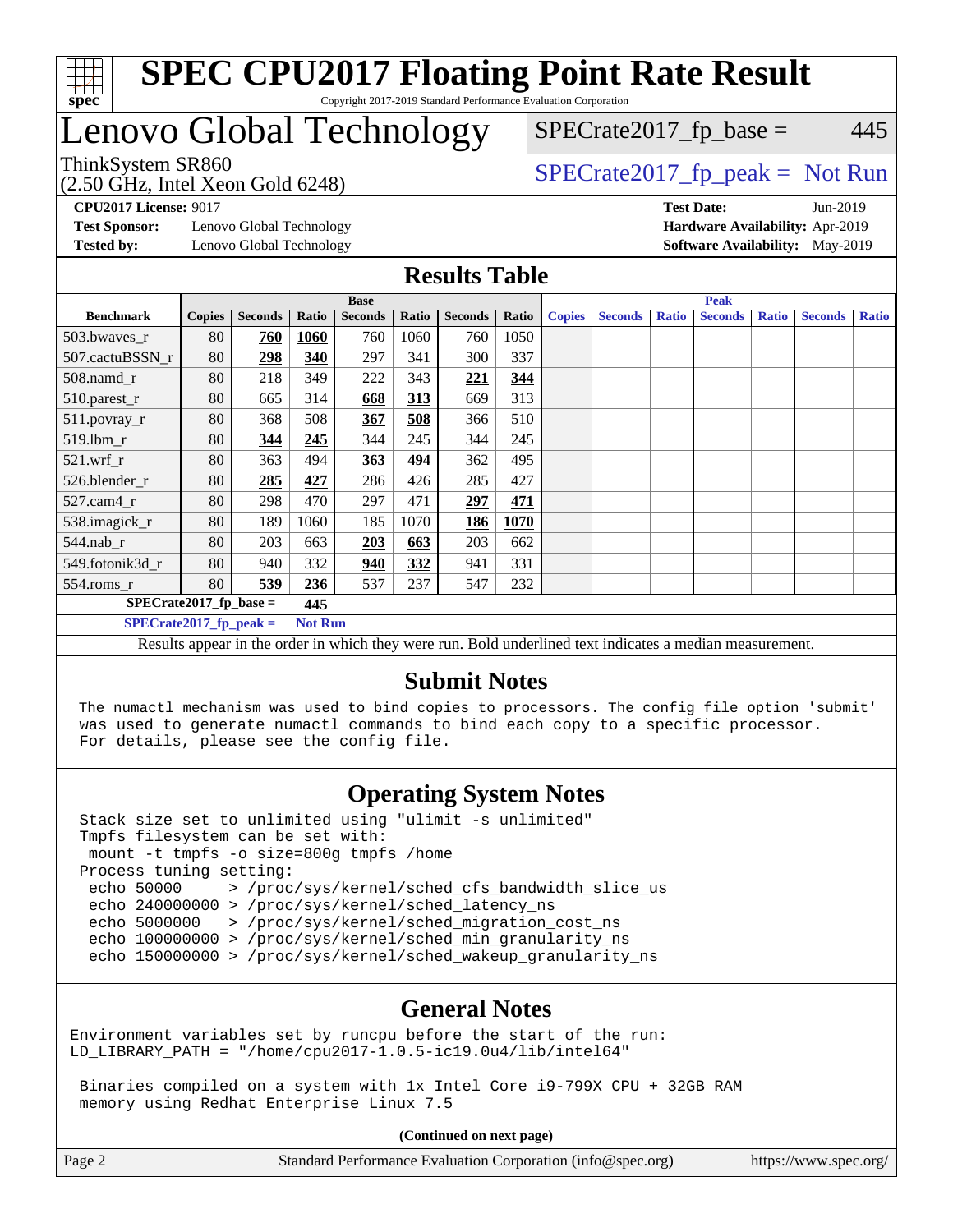

Copyright 2017-2019 Standard Performance Evaluation Corporation

### Lenovo Global Technology

ThinkSystem SR860<br>  $S$ PECrate2017\_fp\_peak = Not Run

 $SPECTate2017<sub>fr</sub> base = 445$ 

#### (2.50 GHz, Intel Xeon Gold 6248)

**[Test Sponsor:](http://www.spec.org/auto/cpu2017/Docs/result-fields.html#TestSponsor)** Lenovo Global Technology **[Hardware Availability:](http://www.spec.org/auto/cpu2017/Docs/result-fields.html#HardwareAvailability)** Apr-2019 **[Tested by:](http://www.spec.org/auto/cpu2017/Docs/result-fields.html#Testedby)** Lenovo Global Technology **[Software Availability:](http://www.spec.org/auto/cpu2017/Docs/result-fields.html#SoftwareAvailability)** May-2019

**[CPU2017 License:](http://www.spec.org/auto/cpu2017/Docs/result-fields.html#CPU2017License)** 9017 **[Test Date:](http://www.spec.org/auto/cpu2017/Docs/result-fields.html#TestDate)** Jun-2019

#### **[General Notes \(Continued\)](http://www.spec.org/auto/cpu2017/Docs/result-fields.html#GeneralNotes)**

 Transparent Huge Pages enabled by default Prior to runcpu invocation Filesystem page cache synced and cleared with: sync; echo 3> /proc/sys/vm/drop\_caches runcpu command invoked through numactl i.e.: numactl --interleave=all runcpu <etc> NA: The test sponsor attests, as of date of publication, that CVE-2017-5754 (Meltdown) is mitigated in the system as tested and documented. Yes: The test sponsor attests, as of date of publication, that CVE-2017-5753 (Spectre variant 1) is mitigated in the system as tested and documented. Yes: The test sponsor attests, as of date of publication, that CVE-2017-5715 (Spectre variant 2) is mitigated in the system as tested and documented. Yes: The test sponsor attests, as of date of publication, that CVE-2018-3640 (Spectre variant 3a) is mitigated in the system as tested and documented. Yes: The test sponsor attests, as of date of publication, that CVE-2018-3639 (Spectre variant 4) is mitigated in the system as tested and documented.

#### **[Platform Notes](http://www.spec.org/auto/cpu2017/Docs/result-fields.html#PlatformNotes)**

BIOS configuration: Choose Operating Mode set to Maximum Performance Choose Operating Mode set to Custom Mode C-states set to Legacy Hyper-Threading set to Disable SNC set to Enable Sysinfo program /home/cpu2017-1.0.5-ic19.0u4/bin/sysinfo Rev: r5974 of 2018-05-19 9bcde8f2999c33d61f64985e45859ea9 running on linux-700n Tue Jun 18 06:37:54 2019 SUT (System Under Test) info as seen by some common utilities. For more information on this section, see <https://www.spec.org/cpu2017/Docs/config.html#sysinfo> From /proc/cpuinfo model name : Intel(R) Xeon(R) Gold 6248 CPU @ 2.50GHz 4 "physical id"s (chips) 80 "processors" cores, siblings (Caution: counting these is hw and system dependent. The following excerpts from /proc/cpuinfo might not be reliable. Use with caution.) cpu cores : 20 siblings : 20 physical 0: cores 0 1 2 3 4 8 9 10 11 12 16 17 18 19 20 24 25 26 27 28 physical 1: cores 0 1 2 3 4 8 9 10 11 12 16 17 18 19 20 24 25 26 27 28 physical 2: cores 0 1 2 3 4 8 9 10 11 12 16 17 18 19 20 24 25 26 27 28 physical 3: cores 0 1 2 3 4 8 9 10 11 12 16 17 18 19 20 24 25 26 27 28

**(Continued on next page)**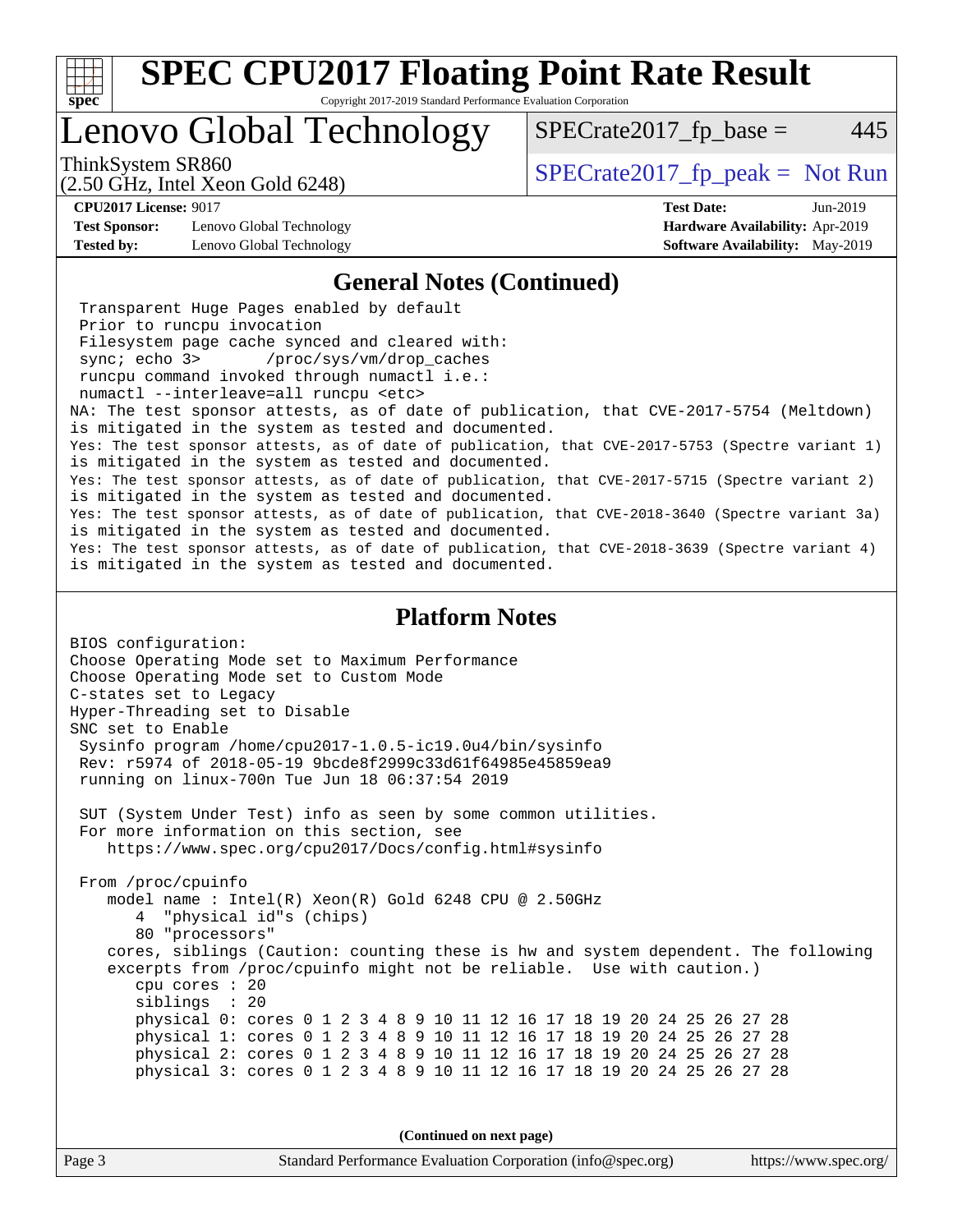

### **[SPEC CPU2017 Floating Point Rate Result](http://www.spec.org/auto/cpu2017/Docs/result-fields.html#SPECCPU2017FloatingPointRateResult)** Copyright 2017-2019 Standard Performance Evaluation Corporation

### Lenovo Global Technology

ThinkSystem SR860<br>  $SPECrate2017_fp\_peak = Not Run$ 

 $SPECTate2017_fp\_base = 445$ 

(2.50 GHz, Intel Xeon Gold 6248)

**[Test Sponsor:](http://www.spec.org/auto/cpu2017/Docs/result-fields.html#TestSponsor)** Lenovo Global Technology **[Hardware Availability:](http://www.spec.org/auto/cpu2017/Docs/result-fields.html#HardwareAvailability)** Apr-2019 **[Tested by:](http://www.spec.org/auto/cpu2017/Docs/result-fields.html#Testedby)** Lenovo Global Technology **[Software Availability:](http://www.spec.org/auto/cpu2017/Docs/result-fields.html#SoftwareAvailability)** May-2019

**[CPU2017 License:](http://www.spec.org/auto/cpu2017/Docs/result-fields.html#CPU2017License)** 9017 **[Test Date:](http://www.spec.org/auto/cpu2017/Docs/result-fields.html#TestDate)** Jun-2019

### **[Platform Notes \(Continued\)](http://www.spec.org/auto/cpu2017/Docs/result-fields.html#PlatformNotes)**

| From 1scpu:             |                                                                                     |
|-------------------------|-------------------------------------------------------------------------------------|
| Architecture:           | x86 64                                                                              |
| $CPU$ op-mode( $s$ ):   | $32$ -bit, $64$ -bit                                                                |
| Byte Order:             | Little Endian                                                                       |
| CPU(s):                 | 80                                                                                  |
| $On$ -line CPU(s) list: | $0 - 79$                                                                            |
| Thread( $s$ ) per core: | 1                                                                                   |
| $Core(s)$ per socket:   | 20                                                                                  |
| Socket(s):              | $\overline{4}$                                                                      |
| NUMA $node(s)$ :        | 8                                                                                   |
| Vendor ID:              | GenuineIntel                                                                        |
| CPU family:             | 6                                                                                   |
| Model:                  | 85                                                                                  |
| Model name:             | $Intel(R)$ Xeon $(R)$ Gold 6248 CPU @ 2.50GHz                                       |
| Stepping:               | 6                                                                                   |
| CPU MHz:                | 2500.000                                                                            |
| $CPU$ max $MHz$ :       | 3900.0000                                                                           |
| CPU min MHz:            | 1000.0000                                                                           |
| BogoMIPS:               | 5000.00                                                                             |
| Virtualization:         | $VT - x$                                                                            |
| $L1d$ cache:            | 32K                                                                                 |
| Lli cache:              | 32K                                                                                 |
| L2 cache:               | 1024K                                                                               |
| L3 cache:               | 28160K                                                                              |
| NUMA node0 CPU(s):      | $0-2, 5, 6, 10-12, 15, 16$                                                          |
| NUMA nodel CPU(s):      | $3, 4, 7 - 9, 13, 14, 17 - 19$                                                      |
| NUMA node2 CPU(s):      | $20 - 22, 25, 26, 30 - 32, 35, 36$                                                  |
| NUMA node3 CPU(s):      | 23, 24, 27 - 29, 33, 34, 37 - 39                                                    |
| NUMA $node4$ $CPU(s)$ : | $40 - 42$ , $45$ , $46$ , $50 - 52$ , $55$ , $56$                                   |
| NUMA node5 CPU(s):      | 43, 44, 47-49, 53, 54, 57-59                                                        |
| NUMA node6 CPU(s):      | $60 - 62, 65, 66, 70 - 72, 75, 76$                                                  |
| NUMA node7 CPU(s):      | $63, 64, 67 - 69, 73, 74, 77 - 79$                                                  |
| Flags:                  | fpu vme de pse tsc msr pae mce cx8 apic sep mtrr pge mca cmov                       |
|                         | pat pse36 clflush dts acpi mmx fxsr sse sse2 ss ht tm pbe syscall nx pdpe1gb rdtscp |
|                         | lm constant_tsc art arch_perfmon pebs bts rep_good nopl xtopology nonstop_tsc cpuid |
|                         | aperfmperf pni pclmulqdq dtes64 monitor ds_cpl vmx smx est tm2 ssse3 sdbg fma cx16  |
|                         | xtpr pdcm pcid dca sse4_1 sse4_2 x2apic movbe popcnt tsc_deadline_timer aes xsave   |
|                         | avx f16c rdrand lahf_lm abm 3dnowprefetch cpuid_fault epb cat_13 cdp_13             |
|                         | invpcid_single ssbd mba ibrs ibpb stibp tpr_shadow vnmi flexpriority ept vpid       |
|                         | fsgsbase tsc_adjust bmil hle avx2 smep bmi2 erms invpcid rtm cqm mpx rdt_a avx512f  |
|                         | avx512dq rdseed adx smap clflushopt clwb intel_pt avx512cd avx512bw avx512vl        |
|                         | xsaveopt xsavec xgetbvl xsaves cqm_llc cqm_occup_llc cqm_mbm_total cqm_mbm_local    |
|                         |                                                                                     |

dtherm ida arat pln pts pku ospke avx512\_vnni flush\_l1d arch\_capabilities

 /proc/cpuinfo cache data cache size : 28160 KB

**(Continued on next page)**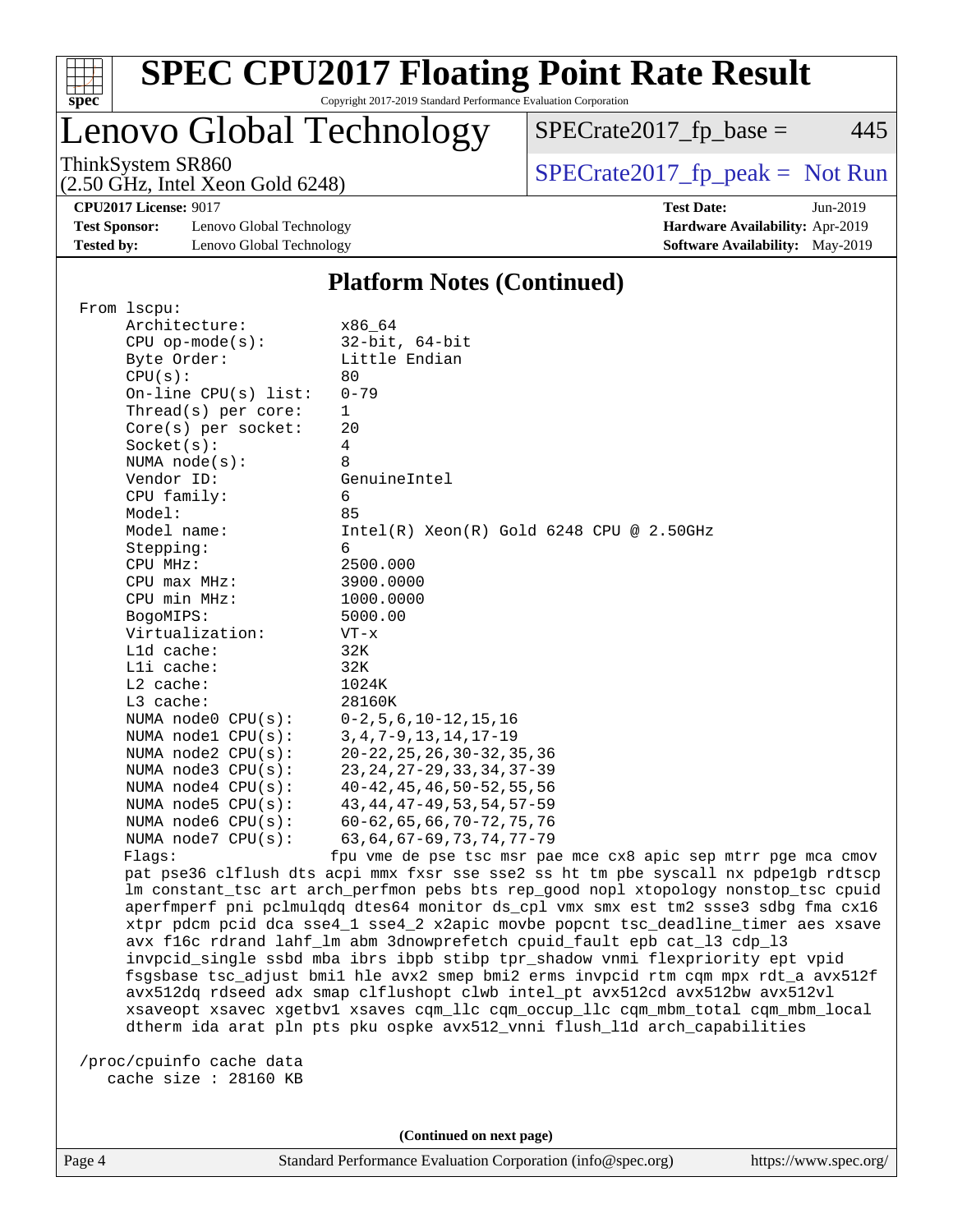

Copyright 2017-2019 Standard Performance Evaluation Corporation

### Lenovo Global Technology

ThinkSystem SR860<br>  $S$ PECrate2017\_fp\_peak = Not Run

 $SPECTate2017<sub>fr</sub> base = 445$ 

(2.50 GHz, Intel Xeon Gold 6248)

**[Test Sponsor:](http://www.spec.org/auto/cpu2017/Docs/result-fields.html#TestSponsor)** Lenovo Global Technology **[Hardware Availability:](http://www.spec.org/auto/cpu2017/Docs/result-fields.html#HardwareAvailability)** Apr-2019 **[Tested by:](http://www.spec.org/auto/cpu2017/Docs/result-fields.html#Testedby)** Lenovo Global Technology **[Software Availability:](http://www.spec.org/auto/cpu2017/Docs/result-fields.html#SoftwareAvailability)** May-2019

**[CPU2017 License:](http://www.spec.org/auto/cpu2017/Docs/result-fields.html#CPU2017License)** 9017 **[Test Date:](http://www.spec.org/auto/cpu2017/Docs/result-fields.html#TestDate)** Jun-2019

### **[Platform Notes \(Continued\)](http://www.spec.org/auto/cpu2017/Docs/result-fields.html#PlatformNotes)**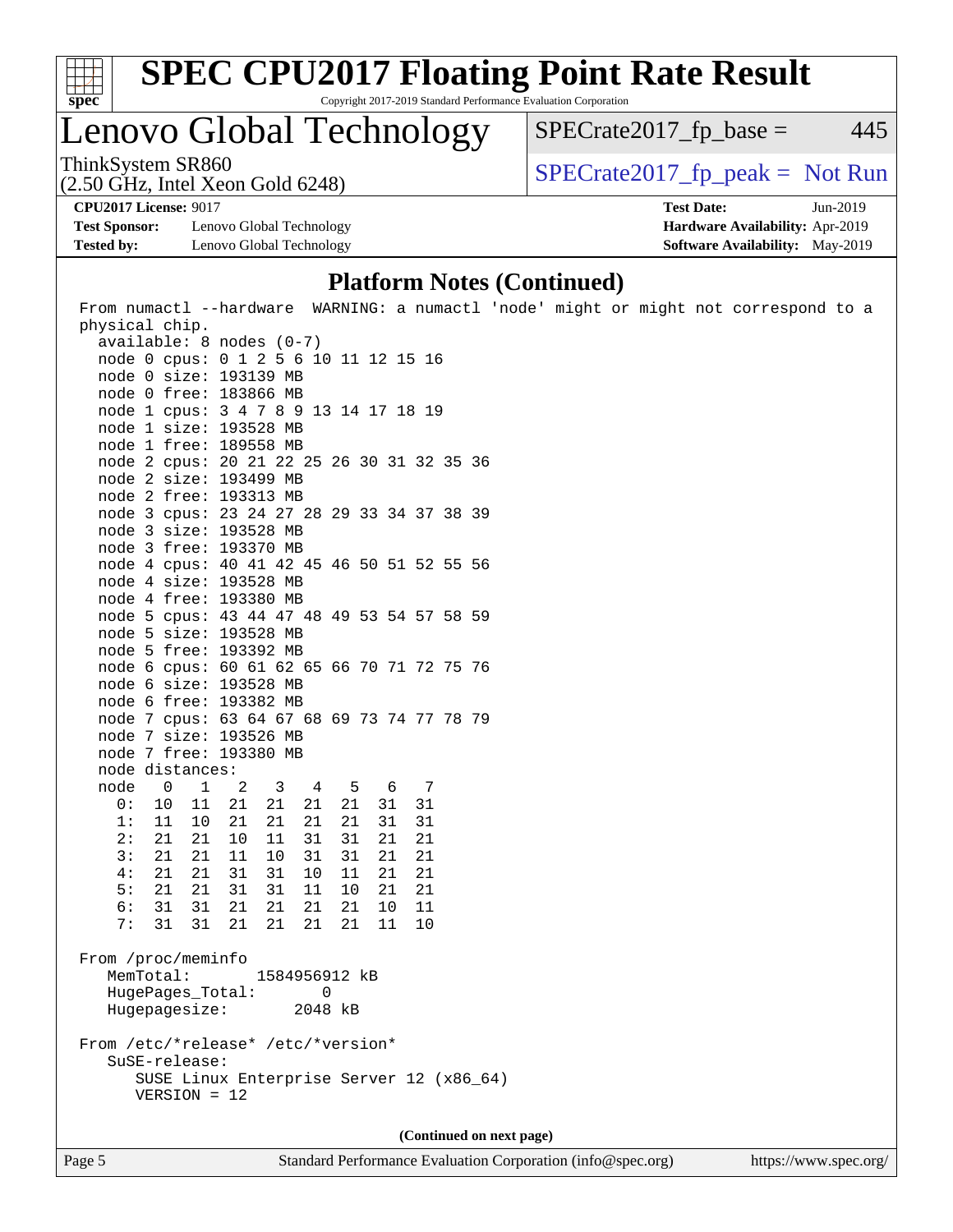

**(Continued on next page)**

| age |  |
|-----|--|
|-----|--|

Page 6 Standard Performance Evaluation Corporation [\(info@spec.org\)](mailto:info@spec.org) <https://www.spec.org/>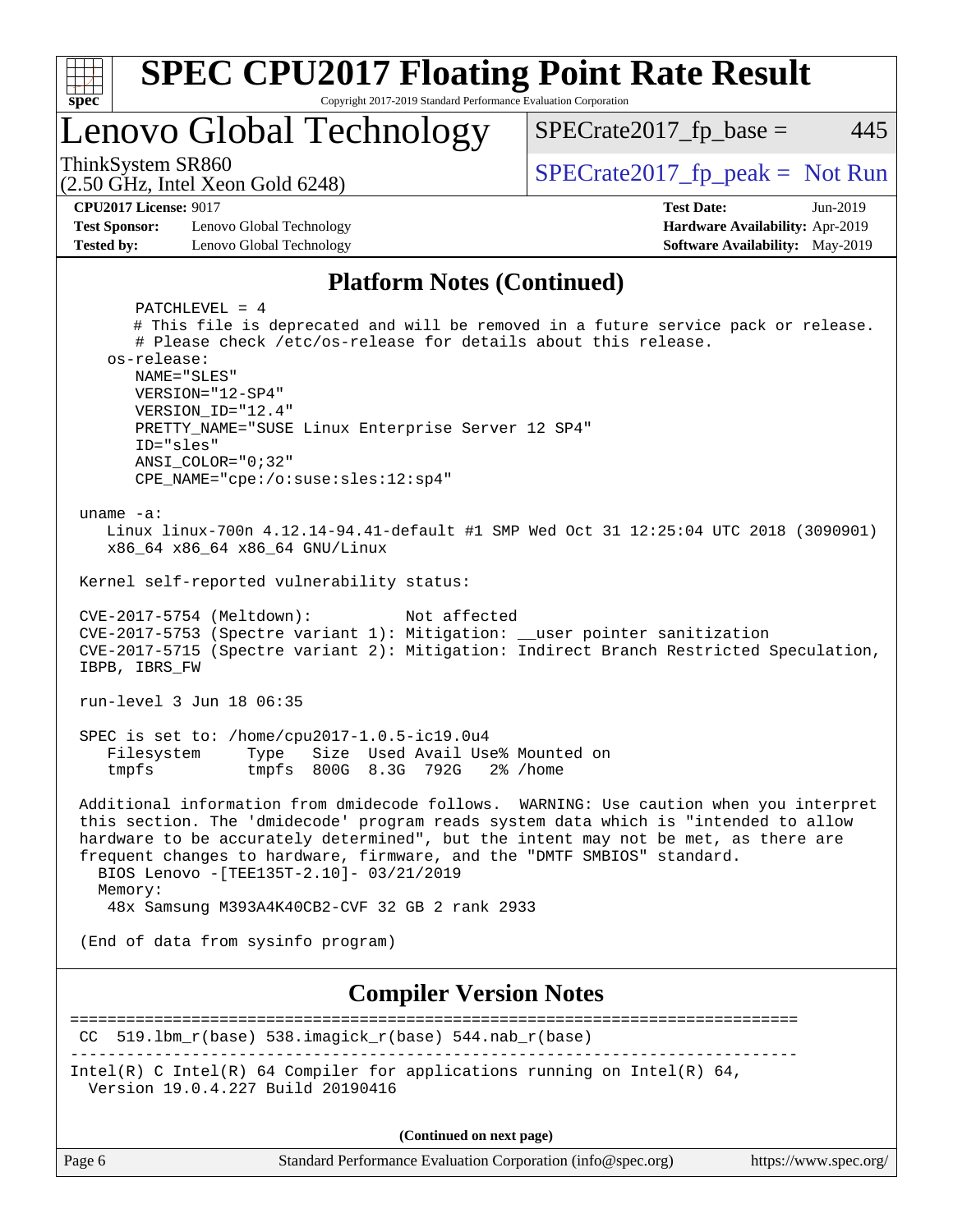| c<br>E<br>S<br>L<br>Ġ. |  |  |  |  |  |
|------------------------|--|--|--|--|--|

Copyright 2017-2019 Standard Performance Evaluation Corporation

## Lenovo Global Technology

ThinkSystem SR860<br>  $(2.50 \text{ GHz})$  Intel Yeon Gold 6248)

 $SPECrate2017_fp\_base = 445$ 

|  | $(2.50 \text{ GHz}, \text{Intel Xeon Gold } 6248)$ |  |
|--|----------------------------------------------------|--|
|  |                                                    |  |
|  |                                                    |  |
|  |                                                    |  |

**[CPU2017 License:](http://www.spec.org/auto/cpu2017/Docs/result-fields.html#CPU2017License)** 9017 **[Test Date:](http://www.spec.org/auto/cpu2017/Docs/result-fields.html#TestDate)** Jun-2019 **[Test Sponsor:](http://www.spec.org/auto/cpu2017/Docs/result-fields.html#TestSponsor)** Lenovo Global Technology **[Hardware Availability:](http://www.spec.org/auto/cpu2017/Docs/result-fields.html#HardwareAvailability)** Apr-2019 **[Tested by:](http://www.spec.org/auto/cpu2017/Docs/result-fields.html#Testedby)** Lenovo Global Technology **[Software Availability:](http://www.spec.org/auto/cpu2017/Docs/result-fields.html#SoftwareAvailability)** May-2019

### **[Compiler Version Notes \(Continued\)](http://www.spec.org/auto/cpu2017/Docs/result-fields.html#CompilerVersionNotes)**

| Standard Performance Evaluation Corporation (info@spec.org)<br>Page 7<br>https://www.spec.org/                        |  |
|-----------------------------------------------------------------------------------------------------------------------|--|
| (Continued on next page)                                                                                              |  |
| $521.wrf_r(base) 527.cam4_r(base)$<br>CC.                                                                             |  |
|                                                                                                                       |  |
| Copyright (C) 1985-2019 Intel Corporation. All rights reserved.                                                       |  |
| $Intel(R)$ Fortran Intel(R) 64 Compiler for applications running on Intel(R)<br>64, Version 19.0.4.227 Build 20190416 |  |
| FC 503.bwaves_r(base) 549.fotonik3d_r(base) 554.roms_r(base)                                                          |  |
| Copyright (C) 1985-2019 Intel Corporation. All rights reserved.                                                       |  |
| $Intel(R)$ Fortran Intel(R) 64 Compiler for applications running on Intel(R)<br>64, Version 19.0.4.227 Build 20190416 |  |
| Copyright (C) 1985-2019 Intel Corporation. All rights reserved.                                                       |  |
| Intel(R) C Intel(R) 64 Compiler for applications running on Intel(R) 64,<br>Version 19.0.4.227 Build 20190416         |  |
| Version 19.0.4.227 Build 20190416<br>Copyright (C) 1985-2019 Intel Corporation. All rights reserved.                  |  |
| Intel(R) $C++$ Intel(R) 64 Compiler for applications running on Intel(R) 64,                                          |  |
| FC 507.cactuBSSN_r(base)                                                                                              |  |
| Copyright (C) 1985-2019 Intel Corporation. All rights reserved.                                                       |  |
| Intel(R) C Intel(R) 64 Compiler for applications running on Intel(R) 64,<br>Version 19.0.4.227 Build 20190416         |  |
| Version 19.0.4.227 Build 20190416<br>Copyright (C) 1985-2019 Intel Corporation. All rights reserved.                  |  |
| Intel(R) $C++$ Intel(R) 64 Compiler for applications running on Intel(R) 64,                                          |  |
| CC 511.povray_r(base) 526.blender_r(base)                                                                             |  |
|                                                                                                                       |  |
| Version 19.0.4.227 Build 20190416<br>Copyright (C) 1985-2019 Intel Corporation. All rights reserved.                  |  |
| Intel(R) $C++$ Intel(R) 64 Compiler for applications running on Intel(R) 64,                                          |  |
| $CXXC 508.namd_r(base) 510.parest_r(base)$                                                                            |  |
| -----------                                                                                                           |  |
| Copyright (C) 1985-2019 Intel Corporation. All rights reserved.                                                       |  |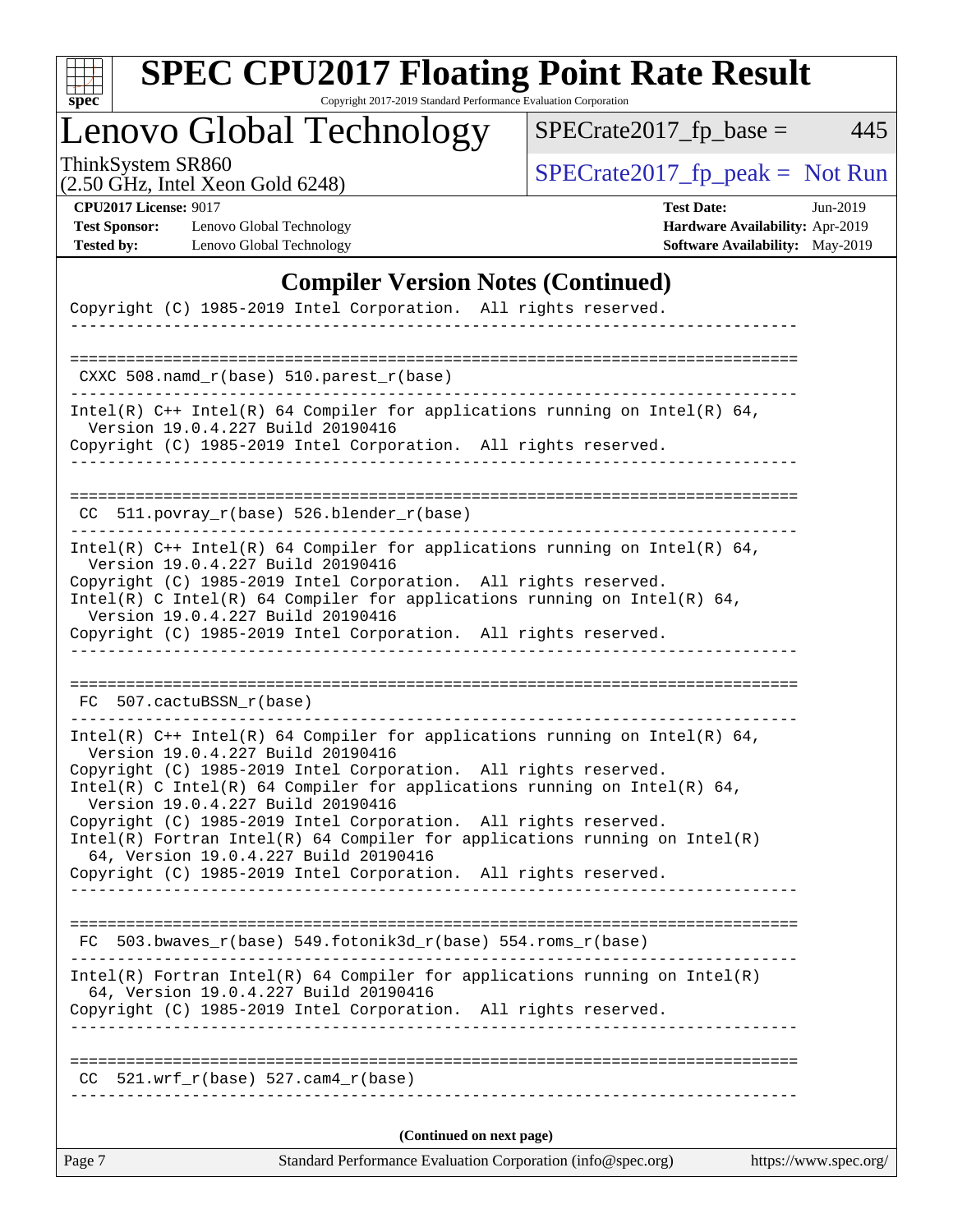

#### **[SPEC CPU2017 Floating Point Rate Result](http://www.spec.org/auto/cpu2017/Docs/result-fields.html#SPECCPU2017FloatingPointRateResult)** Copyright 2017-2019 Standard Performance Evaluation Corporation

### Lenovo Global Technology

ThinkSystem SR860<br>  $S$ PECrate2017\_fp\_peak = Not Run

 $SPECTate2017<sub>fr</sub> base = 445$ 

(2.50 GHz, Intel Xeon Gold 6248)

**[Test Sponsor:](http://www.spec.org/auto/cpu2017/Docs/result-fields.html#TestSponsor)** Lenovo Global Technology **[Hardware Availability:](http://www.spec.org/auto/cpu2017/Docs/result-fields.html#HardwareAvailability)** Apr-2019 **[Tested by:](http://www.spec.org/auto/cpu2017/Docs/result-fields.html#Testedby)** Lenovo Global Technology **[Software Availability:](http://www.spec.org/auto/cpu2017/Docs/result-fields.html#SoftwareAvailability)** May-2019

**[CPU2017 License:](http://www.spec.org/auto/cpu2017/Docs/result-fields.html#CPU2017License)** 9017 **[Test Date:](http://www.spec.org/auto/cpu2017/Docs/result-fields.html#TestDate)** Jun-2019

### **[Compiler Version Notes \(Continued\)](http://www.spec.org/auto/cpu2017/Docs/result-fields.html#CompilerVersionNotes)**

Intel(R) Fortran Intel(R)  $64$  Compiler for applications running on Intel(R) 64, Version 19.0.4.227 Build 20190416 Copyright (C) 1985-2019 Intel Corporation. All rights reserved. Intel(R) C Intel(R) 64 Compiler for applications running on Intel(R) 64, Version 19.0.4.227 Build 20190416 Copyright (C) 1985-2019 Intel Corporation. All rights reserved. ------------------------------------------------------------------------------

### **[Base Compiler Invocation](http://www.spec.org/auto/cpu2017/Docs/result-fields.html#BaseCompilerInvocation)**

[C benchmarks](http://www.spec.org/auto/cpu2017/Docs/result-fields.html#Cbenchmarks): [icc -m64 -std=c11](http://www.spec.org/cpu2017/results/res2019q3/cpu2017-20190625-15659.flags.html#user_CCbase_intel_icc_64bit_c11_33ee0cdaae7deeeab2a9725423ba97205ce30f63b9926c2519791662299b76a0318f32ddfffdc46587804de3178b4f9328c46fa7c2b0cd779d7a61945c91cd35)

[C++ benchmarks:](http://www.spec.org/auto/cpu2017/Docs/result-fields.html#CXXbenchmarks) [icpc -m64](http://www.spec.org/cpu2017/results/res2019q3/cpu2017-20190625-15659.flags.html#user_CXXbase_intel_icpc_64bit_4ecb2543ae3f1412ef961e0650ca070fec7b7afdcd6ed48761b84423119d1bf6bdf5cad15b44d48e7256388bc77273b966e5eb805aefd121eb22e9299b2ec9d9)

[Fortran benchmarks](http://www.spec.org/auto/cpu2017/Docs/result-fields.html#Fortranbenchmarks): [ifort -m64](http://www.spec.org/cpu2017/results/res2019q3/cpu2017-20190625-15659.flags.html#user_FCbase_intel_ifort_64bit_24f2bb282fbaeffd6157abe4f878425411749daecae9a33200eee2bee2fe76f3b89351d69a8130dd5949958ce389cf37ff59a95e7a40d588e8d3a57e0c3fd751)

[Benchmarks using both Fortran and C](http://www.spec.org/auto/cpu2017/Docs/result-fields.html#BenchmarksusingbothFortranandC): [ifort -m64](http://www.spec.org/cpu2017/results/res2019q3/cpu2017-20190625-15659.flags.html#user_CC_FCbase_intel_ifort_64bit_24f2bb282fbaeffd6157abe4f878425411749daecae9a33200eee2bee2fe76f3b89351d69a8130dd5949958ce389cf37ff59a95e7a40d588e8d3a57e0c3fd751) [icc -m64 -std=c11](http://www.spec.org/cpu2017/results/res2019q3/cpu2017-20190625-15659.flags.html#user_CC_FCbase_intel_icc_64bit_c11_33ee0cdaae7deeeab2a9725423ba97205ce30f63b9926c2519791662299b76a0318f32ddfffdc46587804de3178b4f9328c46fa7c2b0cd779d7a61945c91cd35)

[Benchmarks using both C and C++](http://www.spec.org/auto/cpu2017/Docs/result-fields.html#BenchmarksusingbothCandCXX): [icpc -m64](http://www.spec.org/cpu2017/results/res2019q3/cpu2017-20190625-15659.flags.html#user_CC_CXXbase_intel_icpc_64bit_4ecb2543ae3f1412ef961e0650ca070fec7b7afdcd6ed48761b84423119d1bf6bdf5cad15b44d48e7256388bc77273b966e5eb805aefd121eb22e9299b2ec9d9) [icc -m64 -std=c11](http://www.spec.org/cpu2017/results/res2019q3/cpu2017-20190625-15659.flags.html#user_CC_CXXbase_intel_icc_64bit_c11_33ee0cdaae7deeeab2a9725423ba97205ce30f63b9926c2519791662299b76a0318f32ddfffdc46587804de3178b4f9328c46fa7c2b0cd779d7a61945c91cd35)

[Benchmarks using Fortran, C, and C++:](http://www.spec.org/auto/cpu2017/Docs/result-fields.html#BenchmarksusingFortranCandCXX) [icpc -m64](http://www.spec.org/cpu2017/results/res2019q3/cpu2017-20190625-15659.flags.html#user_CC_CXX_FCbase_intel_icpc_64bit_4ecb2543ae3f1412ef961e0650ca070fec7b7afdcd6ed48761b84423119d1bf6bdf5cad15b44d48e7256388bc77273b966e5eb805aefd121eb22e9299b2ec9d9) [icc -m64 -std=c11](http://www.spec.org/cpu2017/results/res2019q3/cpu2017-20190625-15659.flags.html#user_CC_CXX_FCbase_intel_icc_64bit_c11_33ee0cdaae7deeeab2a9725423ba97205ce30f63b9926c2519791662299b76a0318f32ddfffdc46587804de3178b4f9328c46fa7c2b0cd779d7a61945c91cd35) [ifort -m64](http://www.spec.org/cpu2017/results/res2019q3/cpu2017-20190625-15659.flags.html#user_CC_CXX_FCbase_intel_ifort_64bit_24f2bb282fbaeffd6157abe4f878425411749daecae9a33200eee2bee2fe76f3b89351d69a8130dd5949958ce389cf37ff59a95e7a40d588e8d3a57e0c3fd751)

### **[Base Portability Flags](http://www.spec.org/auto/cpu2017/Docs/result-fields.html#BasePortabilityFlags)**

 503.bwaves\_r: [-DSPEC\\_LP64](http://www.spec.org/cpu2017/results/res2019q3/cpu2017-20190625-15659.flags.html#suite_basePORTABILITY503_bwaves_r_DSPEC_LP64) 507.cactuBSSN\_r: [-DSPEC\\_LP64](http://www.spec.org/cpu2017/results/res2019q3/cpu2017-20190625-15659.flags.html#suite_basePORTABILITY507_cactuBSSN_r_DSPEC_LP64) 508.namd\_r: [-DSPEC\\_LP64](http://www.spec.org/cpu2017/results/res2019q3/cpu2017-20190625-15659.flags.html#suite_basePORTABILITY508_namd_r_DSPEC_LP64) 510.parest\_r: [-DSPEC\\_LP64](http://www.spec.org/cpu2017/results/res2019q3/cpu2017-20190625-15659.flags.html#suite_basePORTABILITY510_parest_r_DSPEC_LP64) 511.povray\_r: [-DSPEC\\_LP64](http://www.spec.org/cpu2017/results/res2019q3/cpu2017-20190625-15659.flags.html#suite_basePORTABILITY511_povray_r_DSPEC_LP64) 519.lbm\_r: [-DSPEC\\_LP64](http://www.spec.org/cpu2017/results/res2019q3/cpu2017-20190625-15659.flags.html#suite_basePORTABILITY519_lbm_r_DSPEC_LP64) 521.wrf\_r: [-DSPEC\\_LP64](http://www.spec.org/cpu2017/results/res2019q3/cpu2017-20190625-15659.flags.html#suite_basePORTABILITY521_wrf_r_DSPEC_LP64) [-DSPEC\\_CASE\\_FLAG](http://www.spec.org/cpu2017/results/res2019q3/cpu2017-20190625-15659.flags.html#b521.wrf_r_baseCPORTABILITY_DSPEC_CASE_FLAG) [-convert big\\_endian](http://www.spec.org/cpu2017/results/res2019q3/cpu2017-20190625-15659.flags.html#user_baseFPORTABILITY521_wrf_r_convert_big_endian_c3194028bc08c63ac5d04de18c48ce6d347e4e562e8892b8bdbdc0214820426deb8554edfa529a3fb25a586e65a3d812c835984020483e7e73212c4d31a38223) 526.blender\_r: [-DSPEC\\_LP64](http://www.spec.org/cpu2017/results/res2019q3/cpu2017-20190625-15659.flags.html#suite_basePORTABILITY526_blender_r_DSPEC_LP64) [-DSPEC\\_LINUX](http://www.spec.org/cpu2017/results/res2019q3/cpu2017-20190625-15659.flags.html#b526.blender_r_baseCPORTABILITY_DSPEC_LINUX) [-funsigned-char](http://www.spec.org/cpu2017/results/res2019q3/cpu2017-20190625-15659.flags.html#user_baseCPORTABILITY526_blender_r_force_uchar_40c60f00ab013830e2dd6774aeded3ff59883ba5a1fc5fc14077f794d777847726e2a5858cbc7672e36e1b067e7e5c1d9a74f7176df07886a243d7cc18edfe67) 527.cam4\_r: [-DSPEC\\_LP64](http://www.spec.org/cpu2017/results/res2019q3/cpu2017-20190625-15659.flags.html#suite_basePORTABILITY527_cam4_r_DSPEC_LP64) [-DSPEC\\_CASE\\_FLAG](http://www.spec.org/cpu2017/results/res2019q3/cpu2017-20190625-15659.flags.html#b527.cam4_r_baseCPORTABILITY_DSPEC_CASE_FLAG) 538.imagick\_r: [-DSPEC\\_LP64](http://www.spec.org/cpu2017/results/res2019q3/cpu2017-20190625-15659.flags.html#suite_basePORTABILITY538_imagick_r_DSPEC_LP64) 544.nab\_r: [-DSPEC\\_LP64](http://www.spec.org/cpu2017/results/res2019q3/cpu2017-20190625-15659.flags.html#suite_basePORTABILITY544_nab_r_DSPEC_LP64) 549.fotonik3d\_r: [-DSPEC\\_LP64](http://www.spec.org/cpu2017/results/res2019q3/cpu2017-20190625-15659.flags.html#suite_basePORTABILITY549_fotonik3d_r_DSPEC_LP64) 554.roms\_r: [-DSPEC\\_LP64](http://www.spec.org/cpu2017/results/res2019q3/cpu2017-20190625-15659.flags.html#suite_basePORTABILITY554_roms_r_DSPEC_LP64)